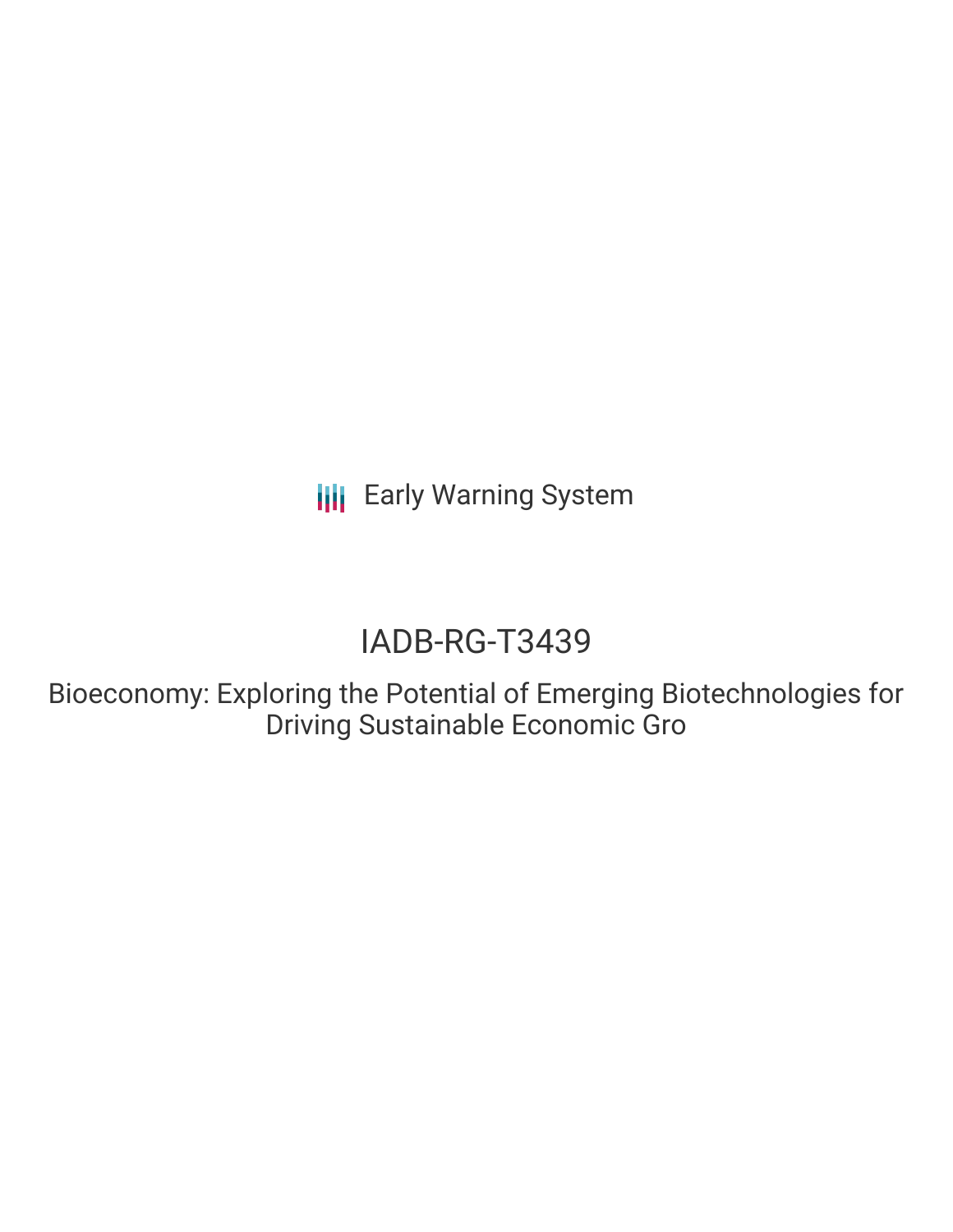



### Early Warning System Bioeconomy: Exploring the Potential of Emerging Biotechnologies for Driving Sustainable Economic Gro

#### **Quick Facts**

| <b>Financial Institutions</b>  | Inter-American Development Bank (IADB)    |
|--------------------------------|-------------------------------------------|
| <b>Status</b>                  | Approved                                  |
| <b>Bank Risk Rating</b>        | С                                         |
| <b>Voting Date</b>             | 2019-06-24                                |
| <b>Borrower</b>                | Regional                                  |
| <b>Sectors</b>                 | Law and Government, Technical Cooperation |
| <b>Investment Type(s)</b>      | Grant                                     |
| <b>Investment Amount (USD)</b> | $$0.30$ million                           |
| <b>Project Cost (USD)</b>      | \$0.30 million                            |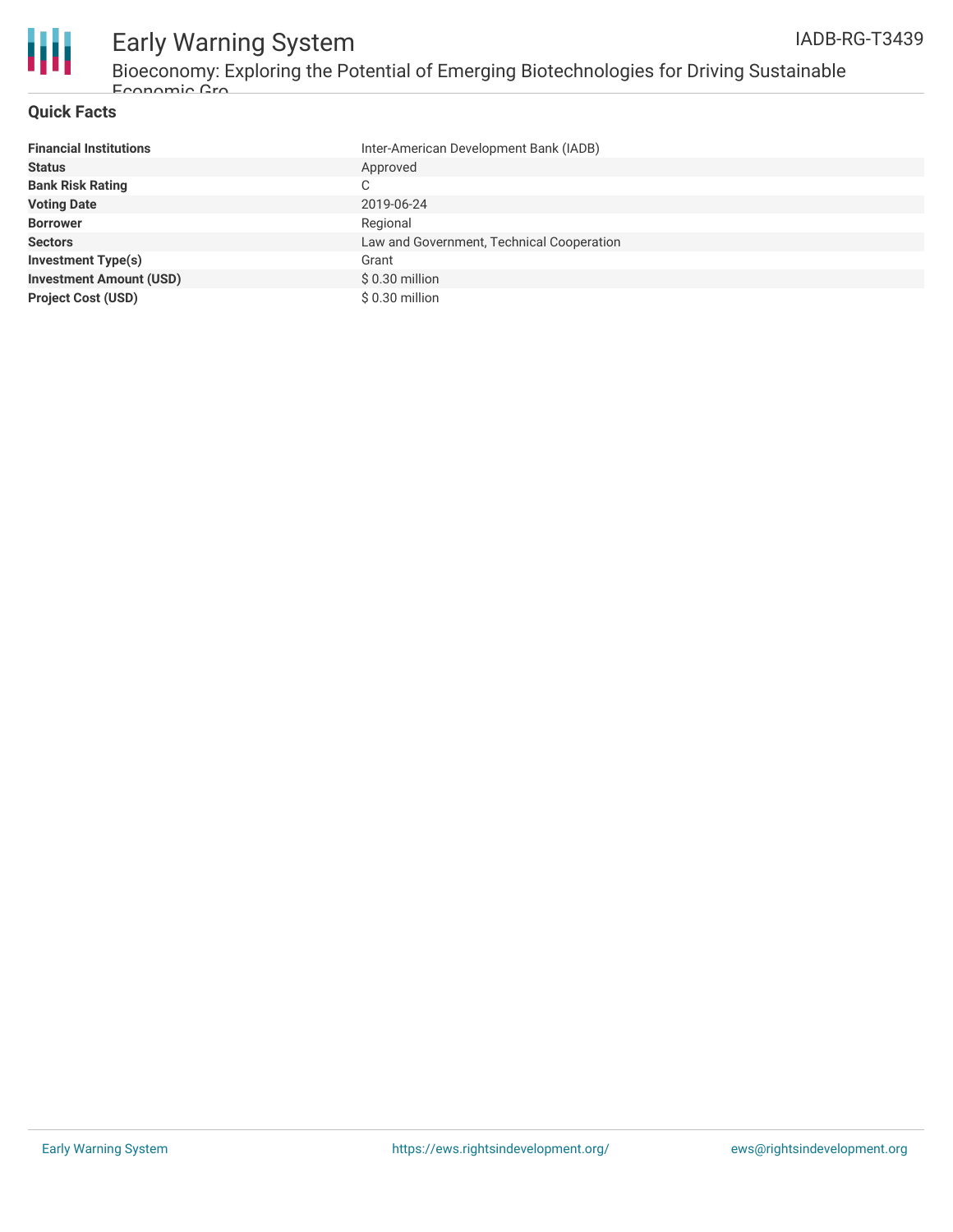

#### **Project Description**

The objectives of this technical cooperation are to (a) understand the opportunities and implications of emerging biotechnologies, (b) assess the potential of Latin America and the Caribbean for the bioeconomy, and (c) design new policy instruments and regulations to help stimulate the growth of the bioeconomy towards its potential. The results of this project will help (i) guide the dialogue of the Bank with institutions for the development of the bioeconomy, and (ii) contribute to design future development programs with governments.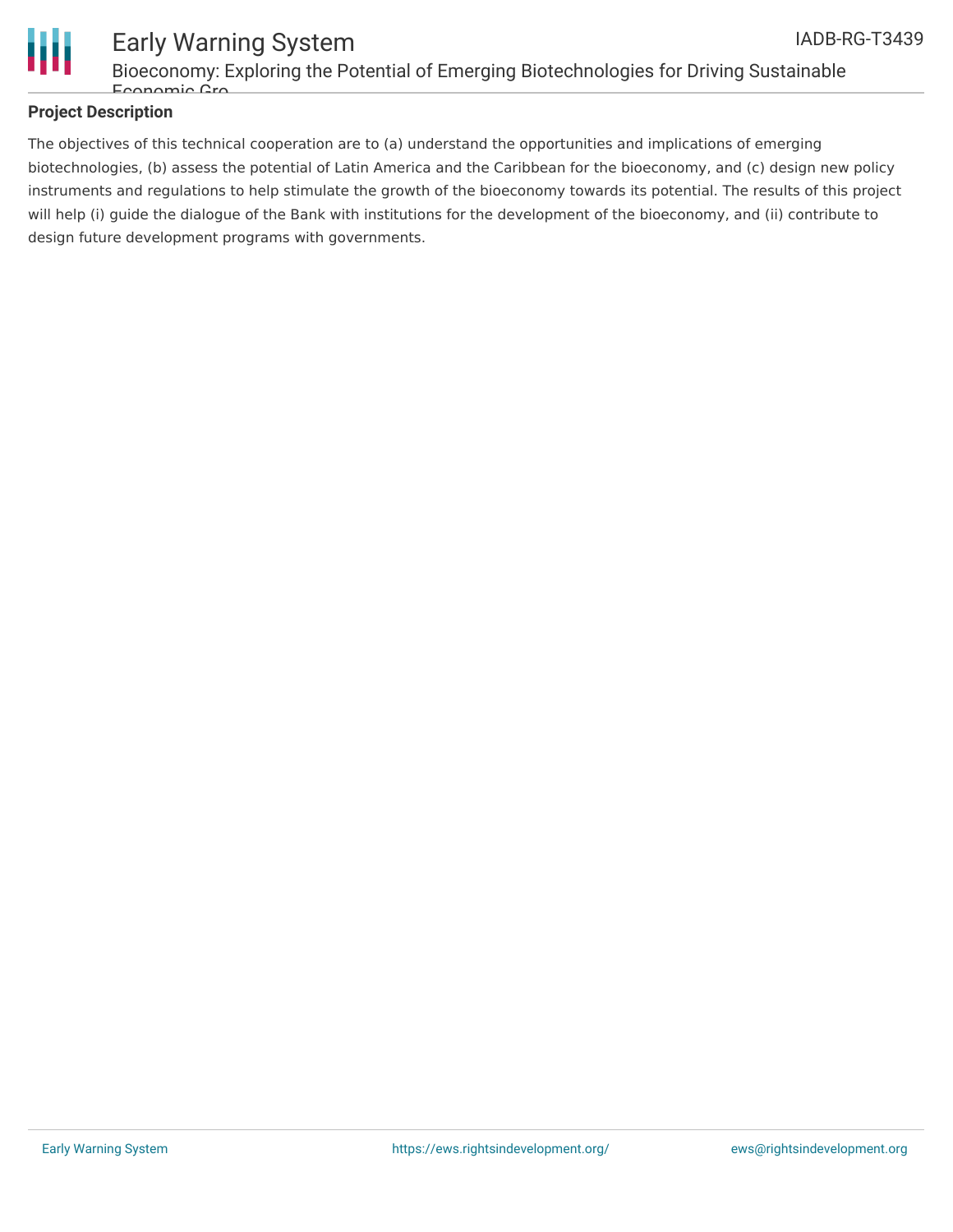

## Early Warning System

Bioeconomy: Exploring the Potential of Emerging Biotechnologies for Driving Sustainable Economic Gro

#### **Investment Description**

• Inter-American Development Bank (IADB)

Ordinary Capital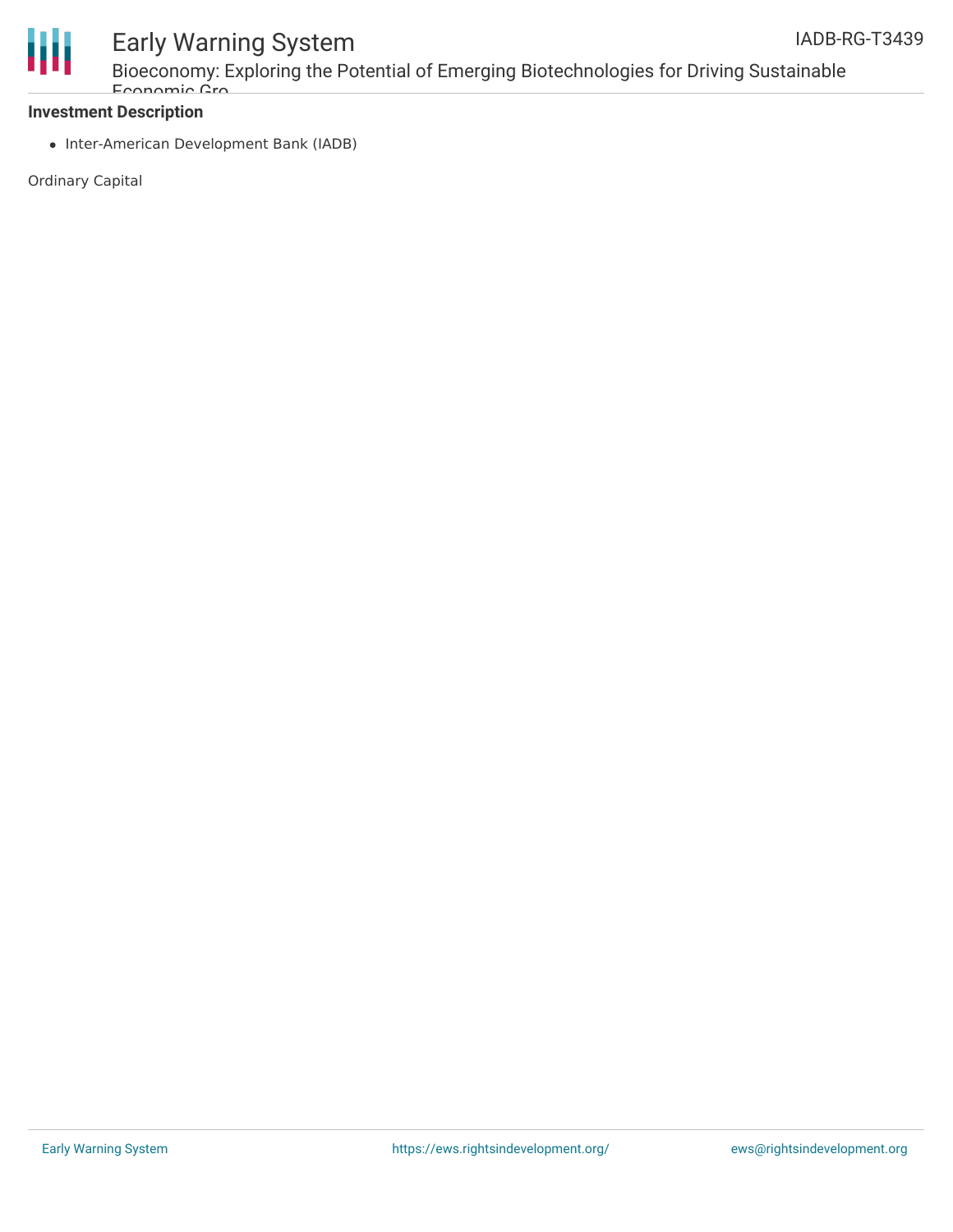

#### **Contact Information**

#### ACCOUNTABILITY MECHANISM OF IADB

The Independent Consultation and Investigation Mechanism (MICI) is the independent complaint mechanism and fact-finding body for people who have been or are likely to be adversely affected by an Inter-American Development Bank (IDB) or Inter-American Investment Corporation (IIC)-funded project. If you submit a complaint to MICI, they may assist you in addressing the problems you raised through a dispute-resolution process with those implementing the project and/or through an investigation to assess whether the IDB or IIC is following its own policies for preventing or mitigating harm to people or the environment. You can submit a complaint by sending an email to MICI@iadb.org. You can learn more about the MICI and how to file a complaint at http://www.iadb.org/en/mici/mici,1752.html (in English) or http://www.iadb.org/es/mici/mici,1752.html (Spanish).